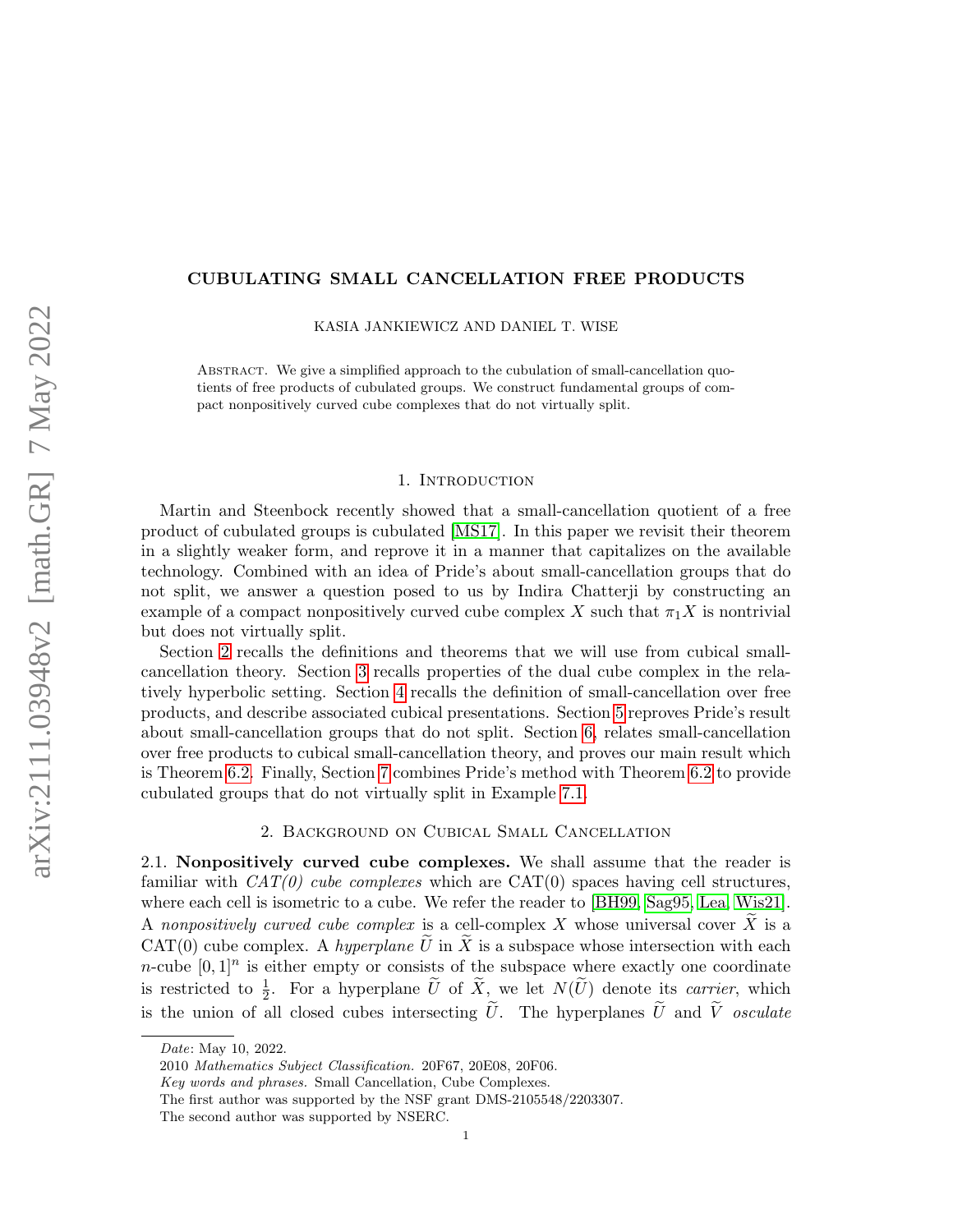if  $N(\tilde{U}) \cap N(\tilde{V}) \neq \emptyset$  but  $\tilde{U} \cap \tilde{V} = \emptyset$ . We will use the *combinatorial metric* on a nonpositively curved cube complex  $X$ , so the distance between two points is the length of the shortest combinatorial path connecting them. The *systole*  $||X||$  is the infimal length of an essential combinatorial closed path in X. A map  $\phi: Y \to X$  between nonpositively curved cube complexes is a *local isometry* if  $\phi$  is locally injective,  $\phi$  maps open cubes homeomorphically to open cubes, and whenever  $a, b$  are concatenatable edges of Y, if  $\phi(a)\phi(b)$  is a subpath of the attaching map of a 2-cube of X, then ab is a subpath of a 2-cube in  $Y$ .

### 2.2. Cubical presentations and Pieces.

**Definition 2.1.** A *cubical presentation*  $\langle X | Y_1, \ldots, Y_m \rangle$  consists of a nonpositively curved cube complex X, and a set of local isometries  $Y_i \leftrightarrow X$  of nonpositively curved cube complexes. We use the notation  $X^*$  for the cubical presentation above. As a topological space,  $X^*$  consists of X with a cone on  $Y_i$  attached to X for each i.

We often consider the universal cover  $\widetilde{X}^*$ , whose *cubical part* is the preimage of X under the covering map. The cubical part serves as a "Cayley graph", whose "relators" are the cones.

**Definition 2.2.** A cone-piece of  $X^*$  in  $Y_i$  is a component of  $\widetilde{Y}_i \cap \widetilde{Y}_j$ , where  $\widetilde{Y}_i$  is a lift of  $Y_i$  to the universal cover  $\widetilde{X}^*$ , excluding the case where  $i = j$ . A wall-piece of  $X^*$  in  $Y_i$  is a component of  $Y_i \cap N(U)$ , where U is a hyperplane that is disjoint from  $Y_i$ . For a constant  $\alpha > 0$ , we say X<sup>\*</sup> satisfies the  $C'(\alpha)$  small-cancellation condition if diam(P)  $\langle \alpha | Y_i |$ for every cone-piece or wall-piece  $P$  involving  $Y_i$ .

When  $\alpha$  is small, the quotient  $\pi_1 X^*$  has good behavior. For instance, when  $X^*$  is  $C'(\frac{1}{12})$  then each immersion  $Y_i \hookrightarrow X$  lifts to an embedding  $Y_i \hookrightarrow \widetilde{X}^*$ . This is proven in [\[Wis21,](#page-10-5) Thm 4.1], and we also refer to [\[Jan17\]](#page-10-6) for analogous results at  $\alpha = \frac{1}{9}$  $\frac{1}{9}$ .

2.3. The  $B(8)$  condition. We now describe a special case of the  $B(8)$  condition within the context of  $C'(\alpha)$  metric small-cancellation. A piece-path in Y is a path in a piece of  $Y$ .

<span id="page-1-0"></span>**Definition 2.3.** A cubical presentation  $X^*$  satisfies the  $B(8)$  condition if there is a wallspace structure on each  $Y_i$  as follows:

- <span id="page-1-2"></span>(1) The collection of hyperplanes of each  $Y_i$  are partitioned into classes such that no two hyperplanes in the same class cross or osculate, and the union  $U = \bigcup U_k$  of the hyperplanes in a class forms a *wall* in the sense that  $Y_i - U$  is the disjoint union of a left and right halfspace.
- <span id="page-1-1"></span>(2) If P is a path that is the concatenation of at most 8 piece-paths and P starts and ends on the carrier  $N(U)$  of a wall then P is path-homotopic into  $N(U)$ .
- <span id="page-1-3"></span>(3) The wallspace structure is preserved by the group  $Aut(Y_i \to X)$  which consists of automorphisms  $\phi: Y_i \to Y_i$  such that  $Y_i \longrightarrow Y_i$ commutes.

$$
\sim 10^{11}
$$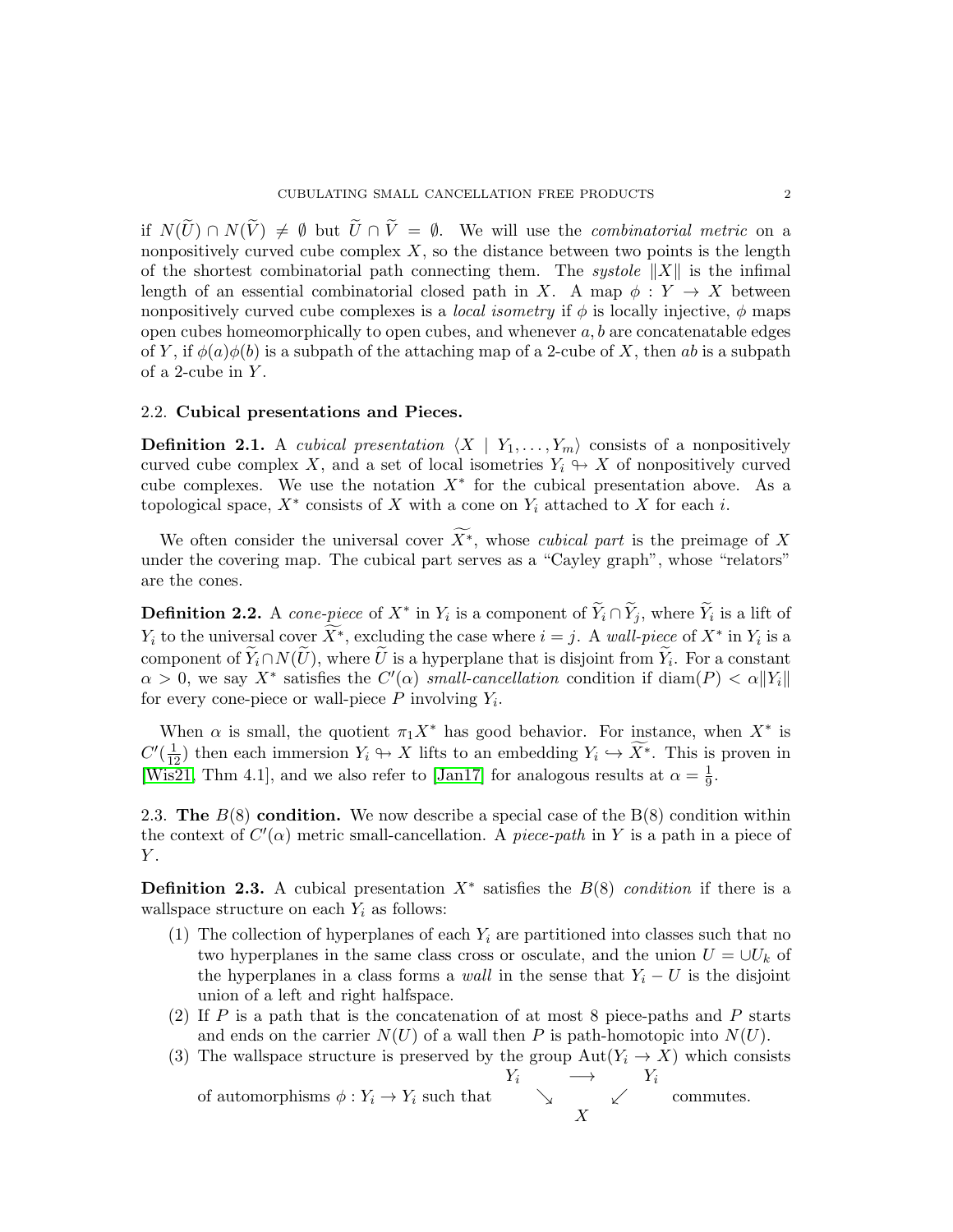2.4. Properness Criterion. A *closed-geodesic*  $w \rightarrow Y$  in a nonpositively curved cube complex, is a combinatorial immersion of a circle whose universal cover  $\tilde{w}$  lifts to a combinatorial geodesic  $\tilde{w} \rightarrow Y$  in the universal cover of Y.

We quote the following criterion from [\[FW21,](#page-10-7) Thm 3.5].

<span id="page-2-4"></span>**Theorem 2.4.** Let  $X^* = \langle X | Y_1, \ldots, Y_k \rangle$  be a cubical presentation. Suppose X is compact, and each  $Y_i$  is compact and deformation retracts to a closed combinatorial geodesic  $w_i$ . Additionally, suppose that for every hyperplane U of  $Y_i$  the complement  $Y_i \setminus U$  is contractible, and U has an embedded carrier with diam  $N(U) < \frac{1}{20} ||Y_i||$ . If  $X^*$ is  $C'(\frac{1}{20})$  then  $X^*$  is  $B(8)$  and  $\pi_1 X^*$  acts properly and cocompactly on the  $CAT(0)$  cube complex dual to the wallspace on  $\widetilde{X^*}.$ 

Moreover, if each  $\pi_1 Y_i \subset \pi_1 X$  is a maximal cyclic subgroup, then  $\pi_1 X^*$  acts freely and cocompactly on the associated dual  $CAT(0)$  cube complex.

The wallspace that is assigned to each  $Y_i$  in the above theorem has a wall for hyperplanes dual to pairs of antipodal edges in  $w_i$ . (The complex X is subdivided to ensure that each  $|w_i|$  is even.)

# <span id="page-2-2"></span>2.5. The wallspace structure.

**Definition 2.5** (The walls). When  $X^*$  satisfies the  $B(8)$  condition,  $\widetilde{X^*}$  has a wallspace structure which we now briefly describe: Two hyperplanes  $H_1, H_2$  of  $\widetilde{X}^*$  are coneequivalent if  $H_1 \cap Y_i$  and  $H_2 \cap Y_i$  lie in the same wall of  $Y_i$  for some lift  $Y_i \hookrightarrow X^*$ . Cone-equivalence generates an equivalence relation on the collection of hyperplanes of  $\widetilde{X^*}$ . A wall of  $\widetilde{X^*}$  is the union of all hyperplanes in an equivalence class. When  $X^*$  is  $B(8)$ , the hyperplanes in an equivalence class are disjoint, and a wall w can be regarded as a wall in the sense that  $\widetilde{X}^*$  is the union of two halfspaces meeting along w.

<span id="page-2-3"></span>**Lemma 2.6.** Let W be a wall of  $\widetilde{X}^*$ . Let  $Y \subset \widetilde{X}^*$  be a lift of some cone  $Y_i$  of  $X^*$ . Then either  $W \cap Y = \emptyset$  or  $W \cap Y$  consists of a single wall of  $Y$ .

The carrier  $N(W)$  of a wall W of  $\widetilde{X^*}$  consists of the union of all carriers of hyperplanes of  $W$  together with all cones intersected by hyperplanes of  $W$ . The following appears as [\[Wis21,](#page-10-5) Cor 5.30]:

<span id="page-2-5"></span>**Lemma 2.7** (Walls quasi-isometrically embed). Let  $X^*$  be  $B(8)$ . Suppose that pieces have uniformly bounded diameter. Then for each wall W, the map  $N(W) \rightarrow \widetilde{X}^*$  is a quasi-isometric embedding with uniform quasi-isometry constants.

We will need the following result of Hruska which is proven in [\[Hru10,](#page-10-8) Thm 1.5]:

<span id="page-2-6"></span>**Theorem 2.8.** Let G be a f.g. group that is hyperbolic relative to  $\{G_i\}$ . Let  $H \subset G$  be a f.g. subgroup that is quasi-isometrically embedded. Then  $H \subset G$  is relatively quasiconvex.

### 3. Relative Cocompactness

<span id="page-2-0"></span>The following is a simplified restatement of [\[HW14,](#page-10-9) Thm 7.12] in the case  $\heartsuit = \star$ . We focus it on our application where the wallspace arises from a cubical presentation. We use the notation  $\mathcal{N}_d(S)$  for the closed *d*-neighborhood of S.<sup>[1](#page-2-1)</sup>

<span id="page-2-1"></span><sup>&</sup>lt;sup>1</sup>There is a small misstatement in [\[HW14,](#page-10-9) Thm 7.12], as it requires that  $r \ge r_0$  for some constant  $r_0$ .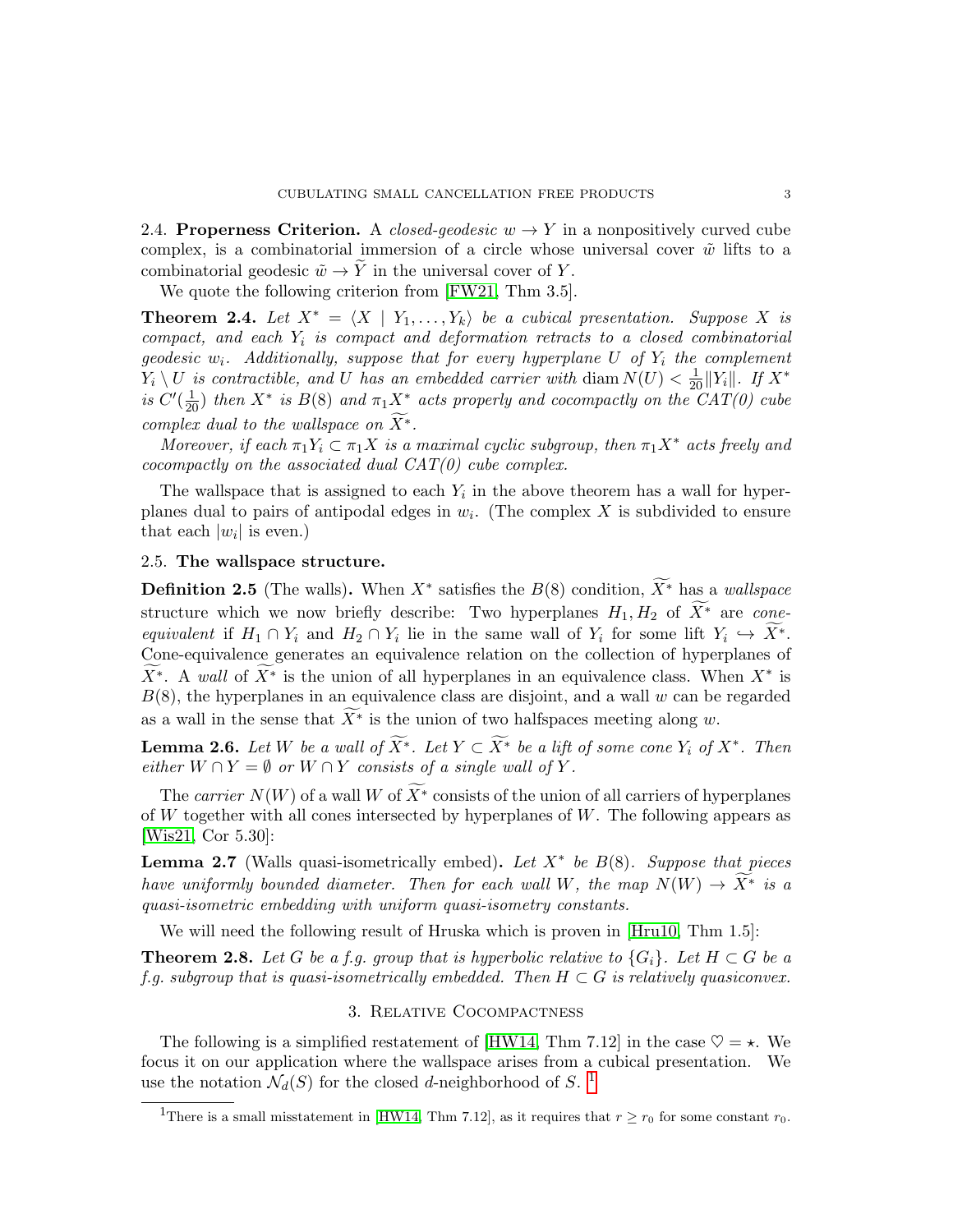<span id="page-3-0"></span>**Theorem 3.1.** Consider the wallspace  $(X^*, W)$ . Suppose G acts properly and cocompactly on the cubical part of  $\widetilde{X}^*$  preserving both its metric and wallspace structures, and the action on W has only finitely many G–orbits of walls. Suppose Stabilizer(W) is relatively quasiconvex and acts cocompactly on W for each wall  $W \in \mathcal{W}$ . Suppose G is hyperbolic relative to  $\{G_1, \ldots, G_r\}$ . For each  $G_i$  let  $X_i \subset X^*$  be a nonempty  $G_i$ -invariant  $G_i$ –cocompact subspace. Let  $C(\widetilde{X^*})$  be the cube complex dual to  $(\widetilde{X^*}, \mathcal{W})$  and for each i let  $C(\widetilde{X}_i)$  be the cube complex dual to  $(\widetilde{X}^*, \mathcal{W}_i)$  where  $\mathcal{W}_i$  consists of all walls W with the property that diam  $(W \cap \mathcal{N}_d(\tilde{X}_i)) = \infty$  for some  $d = d(W)$ .

Then there exists a compact subcomplex K such that  $C(X^*) = GK \cup \bigcup_i GC(\tilde{X}_i)$ . Hence G acts cocompactly on  $C(\widetilde{X^*})$  provided that each  $C(\widetilde{X}_i)$  is  $G_i$ -cocompact.

In our application of Theorem [3.1,](#page-3-0) X is a "long" wedge of cube complexes  $X_1, \ldots, X_r$ (see Construction [4.3](#page-5-0) for the definition) and  $\tilde{X}_i$  is a lift of the universal cover of  $X_i$  to  $\tilde{X}^*$ . The wallspace structure of  $X^*$  is described in Section [2.5](#page-2-2) (see also Lemma [4.4\)](#page-6-1). We will be able to apply Theorem [3.1](#page-3-0) because the cube complex  $C_{\star}(X_i)$  will be  $G_i$ -cocompact for the following reason:

<span id="page-3-1"></span>**Lemma 3.2.** Let G,  $(X^*, W)$  be as in Theorem [3.1](#page-3-0) and suppose that X satisfies  $C'(\frac{1}{16})$ . Additionally assume that each  $\widetilde{X}_i$  has the property that if s is a square with an edge in  $\widetilde{X}_i$  then  $s \subset \widetilde{X}_i$ . Let W be a wall of  $\widetilde{X}^*$ . Suppose diam $(W \cap \mathcal{N}_d(\widetilde{X}_i)) = \infty$  for some i, d. Then W contains a hyperplane of  $\widetilde{X}_i$ . Hence  $C_{\star}(\widetilde{X}_i) = \widetilde{X}_i$  for each i.

*Proof.* Suppose diam $(N(W) \cap N_d(\tilde{X}_i)) = \infty$ . By cocompactness of the action Stabilizer(W) on  $N(W)$  and  $G_i$  on  $X_i$  there is an infinite order element g stabilizing both W and  $X_i$ .

Each  $\widetilde{X}_i \subset \widetilde{X}^*$  is convex by [\[Wis21,](#page-10-5) Lem 3.74], and we may therefore choose a geodesic  $\tilde{\gamma}$  in  $\tilde{X}_i$  that is stabilized by g, and let  $\tilde{\lambda}$  be a path in  $N(W)$  that is stabilized by g. We thus obtain an annular diagram A between closed paths  $\gamma$  and  $\lambda$  which are the quotients of  $\tilde{\gamma}$  and  $\lambda$  by  $\langle q \rangle$ . Suppose moreover that A has minimal complexity among all such choices  $(A, \gamma, \lambda)$  where  $\gamma \to X_i$  has the property that  $\tilde{\gamma}$  is a geodesic, and  $\lambda \to N(W)$ is a closed path. By [\[Wis21,](#page-10-5) Thm 5.61],  $\vec{A}$  is a square annular diagram, and we may assume it is has no spur. Note that [\[Wis21,](#page-10-5) Thm 5.61] requires "tight innerpaths" which holds at  $C'(\frac{1}{16})$  by [\[Wis21,](#page-10-5) Lem 3.70].

Observe that if s is a square with an edge in  $X_i$ , then  $s \subset X_i$ . Consequently, the minimality of A ensures that A has no square, and so  $\gamma = A = \lambda$ .

There are now two cases to consider: Either  $\lambda \subset N(U)$  for some hyperplane U of W, or  $\lambda$  has a subpath  $u_1y_ju_2$  traveling along  $N(U_1), Y_j, N(U_2)$ , where  $U_1, U_2$  are distinct hyperplanes of  $W$ , and  $U_1, U_2$  intersect the cone  $Y_j$  in antipodal hyperplanes.

In the latter possibility the  $B(8)$  condition is contradicted for  $Y_j$ , since  $X_i \cap Y_j$  contains the single piece-path  $y_j$  which starts and ends on carriers of distinct hyperplanes of the same wall of  $Y_i$ .

In the former possibility,  $N(U) \cap \tilde{X}_i \neq \emptyset$ , and so the above square observation ensures at  $N(U) \subset \tilde{X}_i$ . Hence W intersects  $\tilde{X}_i$  as claimed. that  $N(U) \subset \widetilde{X}_i$ . Hence W intersects  $\widetilde{X}_i$  as claimed.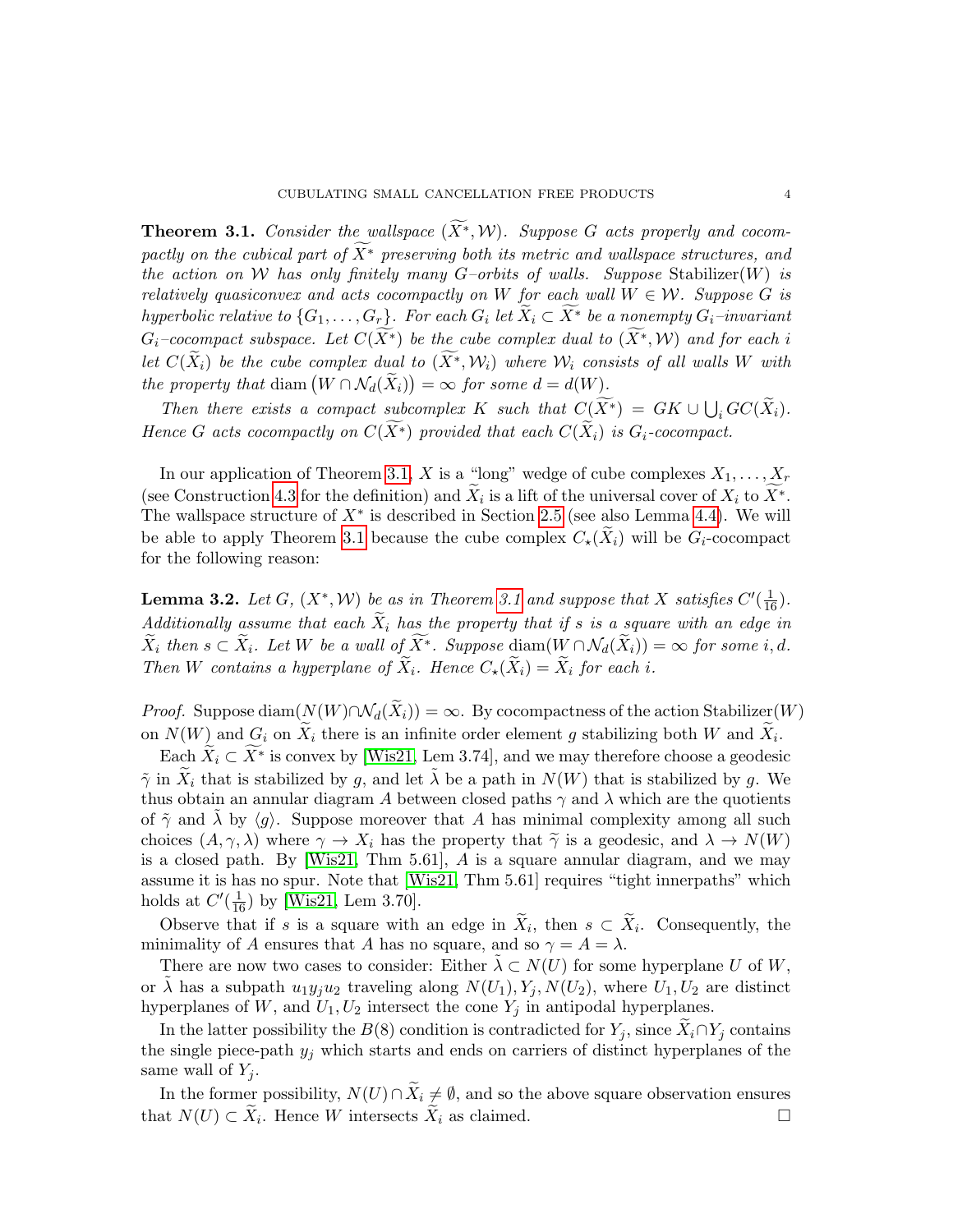

FIGURE 1. The walls associated to a 13-cube in the cubulation of a flat.

**Example 3.3.** Consider the quotient:  $G = \mathbb{Z}^2 * \mathbb{Z}^2 / \langle\langle w_1, w_2 \rangle\rangle$ , with the following presentation for some number  $m > 0$ :

$$
\langle \langle a, b \mid aba^{-1}b^{-1} \rangle * \langle c, d \mid cdc^{-1}d^{-1} \rangle \mid a^1c^1a^2c^2 \cdots a^mc^m, b^1d^1b^2d^2 \cdots b^md^m \rangle
$$

Note that each piece consists of at most 2 syllables, whereas the syllable length (see Definition [4.1\)](#page-4-1) of each relator is 2m. Hence the  $C'_{*}(\frac{1}{m-1})$  small-cancellation condition over free products is satisfied. See Definition [4.1.](#page-4-1)

The associated space X is the long wedge (see Construction [4.3\)](#page-5-0) of two tori  $X_1, X_2$ corresponding to  $\langle a, b \rangle$  and  $\langle c, d \rangle$ . For  $i \in \{1, 2\}$ , let  $Y_i$  be a square complex built out from an alternating sequence of rectangles and arcs as in Figure [2.](#page-5-1)

The cube complex dual to  $\widetilde{X}^*$  has  $\frac{m(m+1)}{2}$ -dimensional cubes arising from the cone-cells Y<sub>1</sub> and Y<sub>2</sub>. More interestingly, the cube complex dual to  $(X^*, \mathcal{W}_1)$  where  $\mathcal{W}_1$  consists of the walls intersecting a copy of  $\tilde{X}_1$ , has dimension 2m. This is because all hyperplanes dual to the path  $a^m$  cross each other because of  $Y_1$  and likewise all hyperplanes dual to the path  $b^m$  cross each other because of  $Y_2$ , and every hyperplane dual to the path  $a^m$ crosses every hyperplane dual to the path  $b^m$  because  $\widetilde{X}_1$  is a 2-flat.

# 4. Small cancellation over free products

<span id="page-4-1"></span><span id="page-4-0"></span>Definition 4.1 (The  $C_*^{\prime}(\frac{1}{n})$  $\frac{1}{n}$ ) small cancellation over a free product). Every element R in the free product  $G_1 * \cdots * G_r$  has a unique *normal form* which is a word  $h_1 \cdots h_n$  where each  $h_i$  lies in a factor of the free product and  $h_i$  and  $h_{i+1}$  lie in different factors for  $i = 1, \ldots, n - 1$ . The number n, which we denote by  $|R|_k$ , is the *syllable length* of R. We say R is cyclically reduced if  $h_1$  and  $h_n$  also lie in different factors. We say that R is weakly cyclically reduced if  $h_n^{-1} \neq h_1$  or if  $|R|_* \leq 1$ . We refer to each  $h_i$  as a syllable. There is a *cancellation* in the concatenation  $P \cdot U$  of two normal forms if the last syllable of  $P$  is the inverse of the first syllable of  $U$ .

Consider a presentation over a free product  $\langle G_1 * \cdots * G_r | R_1, \ldots, R_s \rangle$  where each  $R_i$ is a cyclically reduced word in the free product. A word P is a piece in  $R_i, R_j$  if  $R_i, R_j$ have weakly cyclically reduced conjugates  $R'_i, R'_j$  that can be written as concatenations  $P \cdot U_i$  and  $P \cdot U_j$  respectively with no cancellations. The presentation is  $C'_{*}(\frac{1}{n})$  $\frac{1}{n}$ ) small cancellation if  $|P|_* < \frac{1}{n}$  $\frac{1}{n}|R'_i|_*$  whenever P is a piece.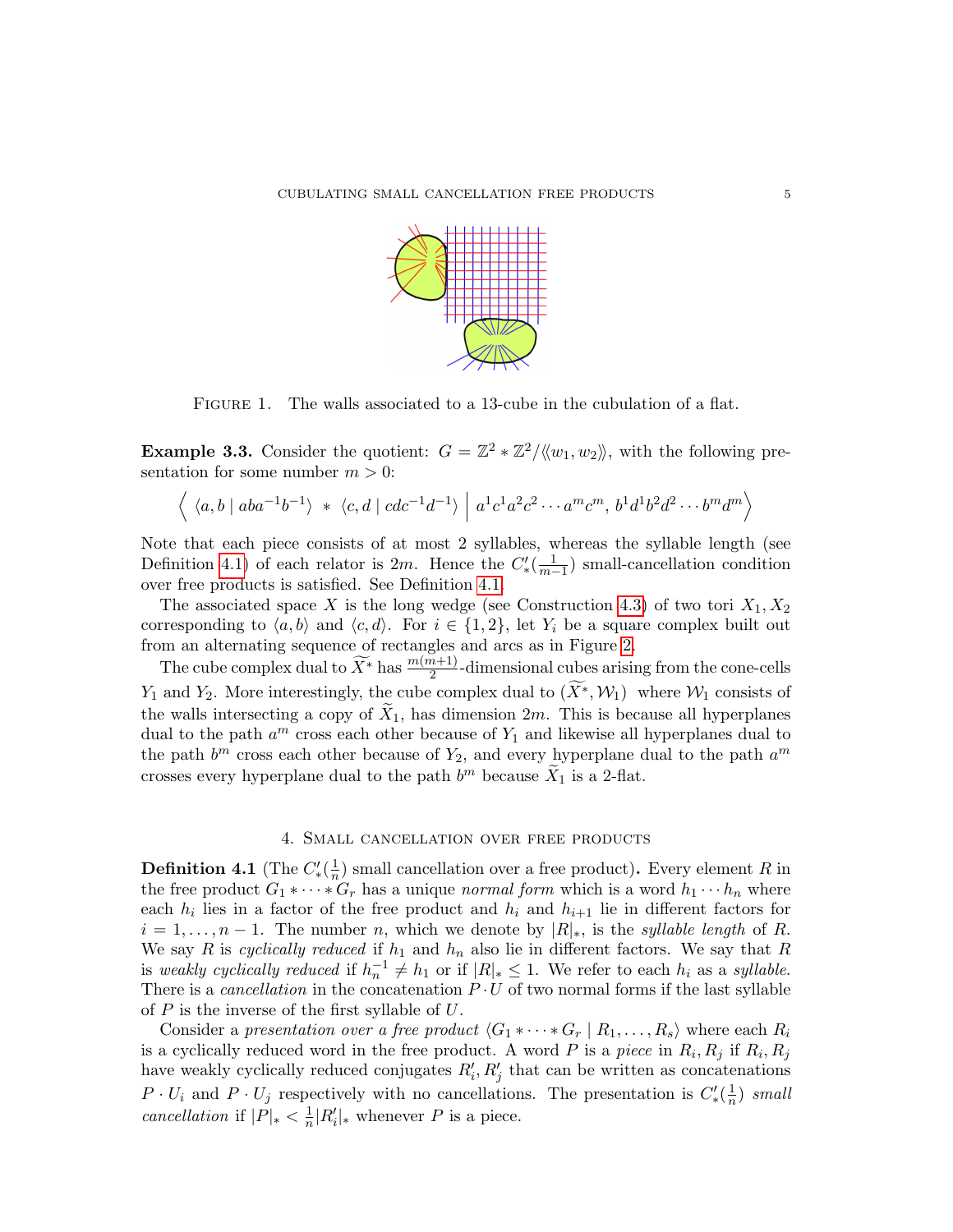CUBULATING SMALL CANCELLATION FREE PRODUCTS 6



<span id="page-5-1"></span>FIGURE 2. On the right is a long wedge of surfaces. On the left is a complex Y mapping to X by a local isometry. A relator of syllable length  $n$  is represented by such a local isometry having  $n$  rectangles.

If G is a  $C'_*(\frac{1}{6}$  $\frac{1}{6}$ ) small-cancellation quotient of a free product  $G_1 * \cdots * G_r$  [\[LS77,](#page-10-10) Cor. 9.4, then each factor  $G_i$  embeds in G. In particular, G is nontrivial if some  $G_i$  is nontrivial. We quote the following result from [\[Osi06\]](#page-10-11):

<span id="page-5-2"></span>**Lemma 4.2.** Let G be a quotient of  $G_1 * \cdots * G_r$  arising as a  $C'_{*}(\frac{1}{6})$  $\frac{1}{6}$ ) small-cancellation presentation over a free product. Then G is hyperbolic relative to  $\{G_1, \ldots, G_r\}$ .

# 4.1. Cubical presentation associated to a presentation over a free product.

<span id="page-5-0"></span>**Construction 4.3.** Let  $T_r$  be the union of directed edges  $e_1, \ldots, e_r$  identified at their initial vertices. The long wedge of a collection of spaces  $X_1, \ldots, X_r$  is obtained from  $T_r$ by gluing the basepoint of each  $X_j$  to the terminal vertex of  $e_j$ . We will later subdivide the edges of  $T_r$ . Given groups  $G_1, \ldots, G_r$  such that for each  $1 \leq j \leq r$ , let  $G_j = \pi_1 X_j$ where  $X_j$  is a nonpositively curved cube complex, the long wedge X of the collection  $X_1, \ldots, X_r$  is a cube complex with  $\pi_1 X = G_1 * \cdots * G_r$ .

Given an element  $R \in G_1 * \cdots * G_r$  with  $|R|_* > 1$ , there exists a local isometry  $Y \to X$ where Y is a compact nonpositively curved cube complex with  $\pi_1 Y = \langle R \rangle$ . Indeed, let  $R = h_1 h_2 \cdots h_t$  where each  $h_k$  is an element of some  $G_{m(k)}$ . For each k let  $V_k$  be the compact cube complex that is the combinatorial convex hull of the basepoint  $p$  and its translate  $h_k p$  in the universal cover  $X_{m(k)}$ . We call p the *initial vertex* of  $V_k$  and  $h_k p$ the terminal vertex of  $V_k$ . For each  $1 \leq k \leq t$  let  $\sigma_k$  be a copy of  $e^{-1}_{m}$  $\frac{-1}{m(k)}e_{m(k+1)}$  where  $m(t+1) = m(1)$ . Finally we form Y from  $\bigsqcup_{k=1}^{t} V_k$  and  $\bigsqcup_{k=1}^{t} \sigma_k$  by gluing the terminal vertex of  $V_k$  to the initial vertex of  $\sigma_k$  and the terminal vertex of  $\sigma_k$  to the initial vertex of  $V_{k+1}$ . Note that there is an induced map  $Y \to X$  which is a local isometry. See Figure [2.](#page-5-1)

Given a presentation  $\langle G_1, \ldots, G_r | R_1, \ldots, R_s \rangle$  over a free product there is an associated cubical presentation  $X^* = \langle X | Y_1, \ldots, Y_s \rangle$  where each  $Y_i \to X$  is a local isometry associated to  $R_i$  as above. Finally, any subdivision of the edges  $e_1, \ldots, e_r$  induces a subdivision of  $X$ , and accordingly a subdivision of each  $Y_i$ . We thus obtain a new cubical presentation that we continue to denote by  $X^*$ .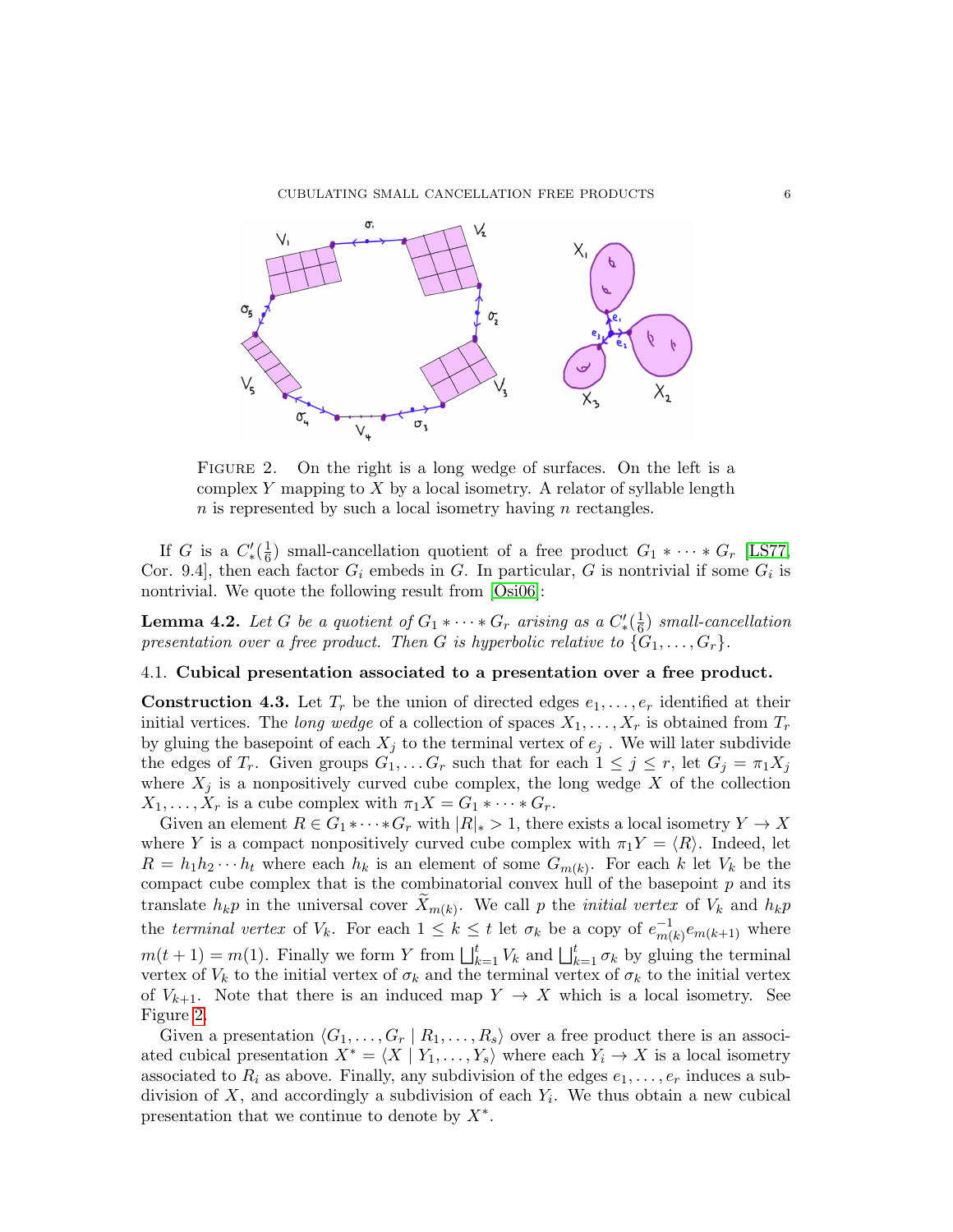<span id="page-6-1"></span>**Lemma 4.4.** Suppose  $\langle X | Y_1, \ldots, Y_s \rangle$  is  $B(8)$  (after subdividing). And let  $X_k$  be the universal cover of  $X_k$  with the wallspace structure such that each hyperplane is a wall. Then  $\langle X \mid Y_1, \ldots, Y_s, \overline{X}_1, \ldots, \overline{X}_r \rangle$ , where the maps  $\widetilde{X}_j \to X$  are the local isometries factoring as  $\widetilde{X}_j \to X_j \to X$ , is  $B(8)$ . Moreover, the two wallspace structures can be chosen so that the walls of  $\widetilde{X}^*$  induced by the two structures are identical.

*Proof.* We choose the same wallspace structure on each  $Y_i$  as before, and the natural wallspace structure given by the hyperplanes on each  $X_j$ . The cone-pieces between  $X_j$ and  $Y_i$  are copies of the  $V_k$  associated to  $X_j$  that appear in  $Y_i$ , and hence Condition [2.3\(](#page-1-0)[2\)](#page-1-1) holds for each  $Y_i$  as before. For each  $X_j$ , Conditions [2.3\(](#page-1-0)[1\)](#page-1-2) and 2.3([3\)](#page-1-3) hold automatically by our choice of wallspace structure, and Condition [2.3\(](#page-1-0)[2\)](#page-1-1) holds since  $\tilde{X}_i$  is contractible.  $\Box$ 

Corollary 4.5. For each wall W of  $\widetilde{X}^*$ , the intersection of  $W \cap \widetilde{X}_i$  is either empty or consists of a single hyperplane.

<span id="page-6-0"></span>*Proof.* This follows by combining Lemma [4.4](#page-6-1) and Lemma [2.6.](#page-2-3)  $\Box$ 

# 5. Construction of Pride

The following result was proven by Pride in [\[Pri83\]](#page-10-12). We give a slightly more geometric version of his proof, which was originally proven only for a  $C(n)$  presentation instead of a  $C'(\frac{1}{n})$  $\frac{1}{n}$ ) presentation, which we can obtain as in Remark [5.2.](#page-7-0)

<span id="page-6-2"></span>**Lemma 5.1.** Let  $G = \langle x, y | R_1, R_2, R_3, R_4, R_5, R_6 \rangle$  where the relators  $R_i$  are specified below for associated positive integers  $\alpha_i, \beta_i, \gamma_i, \delta_i, \rho_i, \sigma_i, \tau_i, \theta_i$  for each  $1 \leq i \leq k$ , and  $k \geq 1$ . Then G does not split as an amalgamated product or HNN extension.

$$
R_1(x, y) = xy^{\alpha_1} xy^{\alpha_2} \cdots xy^{\alpha_k}
$$
  
\n
$$
R_2(x, y) = yx^{\beta_1} yx^{\beta_2} \cdots yx^{\beta_k}
$$
  
\n
$$
R_3(x, y) = x^{\gamma_1} y^{-\delta_1} x^{\gamma_2} y^{-\delta_2} \cdots x^{\gamma_k} y^{-\delta_k}
$$
  
\n
$$
R_4(x, y) = xy^{\rho_1} xy^{-\rho_1} xy^{\rho_2} xy^{-\rho_2} \cdots xy^{\rho_k} xy^{-\rho_k}
$$
  
\n
$$
R_5(x, y) = yx^{\sigma_1} yx^{-\sigma_1} yx^{\sigma_2} yx^{-\sigma_2} \cdots yx^{\sigma_k} yx^{-\sigma_k}
$$
  
\n
$$
R_6(x, y) = (xy)^{\tau_1} (x^{-1}y^{-1})^{\theta_1} (xy)^{\tau_2} (x^{-1}y^{-1})^{\theta_2} \cdots (xy)^{\tau_k} (x^{-1}y^{-1})^{\theta_k}
$$

*Proof.* Suppose  $G = A *_{C} B$  or  $G = A *_{C}$  and let T be the associated Bass-Serre tree. Without loss of generality, assume that the translation length of y is at least as large as the translation length of x. Choose a vertex  $v \in \text{Min}(x)$  for which  $d_T(y \cdot v, v)$  is minimal.

For use in the argument below, given a decomposition of  $w \in G$  as a product  $w =$  $w_1w_2\cdots w_\ell$ , the path  $[v, w_1\cdot v][w_1\cdot v, w_1w_2\cdot v]\cdots[w_1w_2\cdots w_{\ell-1}\cdot v, w\cdot v]$  is said to read w.

We now show that  $v \in \text{Min}(y)$ . First suppose that x, and hence y, is a hyperbolic isometry. If  $v \notin \text{Min}(y)$ , i.e.  $\text{Min}(x) \cap \text{Min}(y) = \emptyset$ , then the axes of x and y in T are disjoint, and  $v$  is a vertex in the axis of  $x$  minimizing the distance between the two axes. In particular, the concatenation of two nontrivial geodesics  $[x^{-1} \cdot v, v][v, y \cdot v]$  would be a geodesic. See Figure [3.](#page-7-1) Similarly  $[x \cdot v, v][v, y \cdot v]$ ,  $[x^{-1} \cdot v, v][v, y^{-1} \cdot v]$  and  $[x \cdot v, v][v, y^{-1} \cdot v]$ would be geodesics. Consequently, regarding  $R_6$  as a product of elements  $\{x^{\pm 1}, y^{\pm 1}\}\,$  we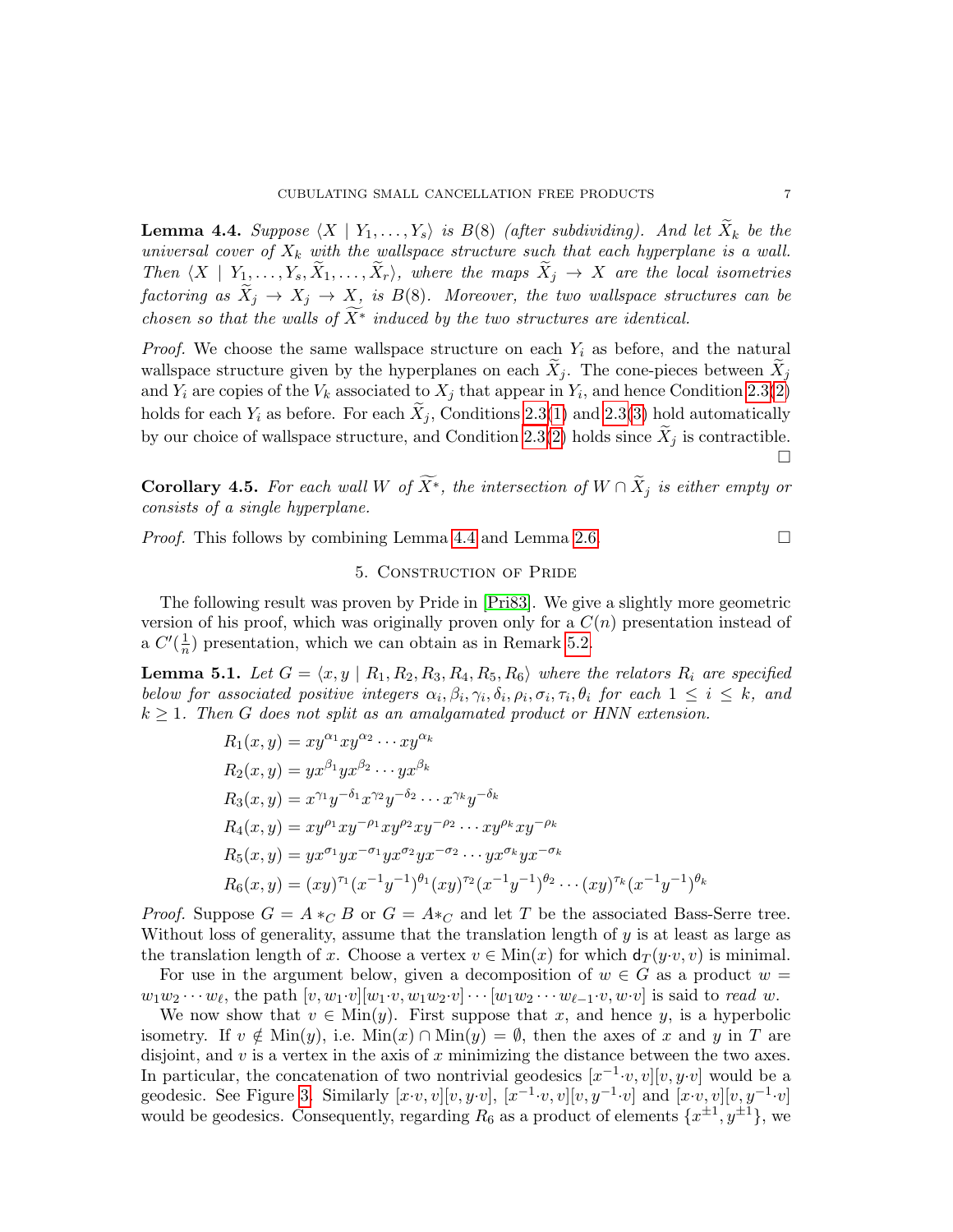

<span id="page-7-1"></span>FIGURE 3. The case where  $\text{Min}(x) \cap \text{Min}(y) = \emptyset$ .

see that the path reading  $R_6$  would be a geodesic, which contradicts that  $R_6 = G 1$ . Now, suppose that x is elliptic and so  $x \cdot v = v$ . Let e denote the initial edge of  $[v, y \cdot v]$  and note that e is also the initial edge of  $[v, y^{-1} \cdot v]$  since  $v \notin \text{Min}(y)$ . The choice of v implies  $x \cdot e \neq e$ , as otherwise the other endpoint v' of e would satisfy  $d_T(y \cdot v', v') < d_T(y \cdot v, v)$ . Thus the concatenation of the nontrivial geodesics  $[y^{-1} \cdot v, v][v, xy \cdot v]$  is a geodesic, and similarly for  $[y^{-1} \cdot v, v][v, x^{-1}y^{-1}v], [y \cdot v, v][v, xy \cdot v]$  and  $[y \cdot v, v][v, x^{-1}y^{-1}v]$ . It follows that regarding  $R_6$  as a product of elements  $\{xy, x^{-1}y^{-1}\}$ , the path reading  $R_6$  is a geodesic, which contradicts that  $R_6 = G 1$ . Therefore  $v \in \text{Min}(y)$ .

Since  $v \in \text{Min}(x) \cap \text{Min}(y)$ , the element y is a hyperbolic isometry, because otherwise  $x, y$  are elliptic and so v is a global fixed point. Suppose x is also a hyperbolic isometry. At least one of  $[y^{-1} \cdot v, v][v, x \cdot v]$  or  $[x^{-1} \cdot v, v][v, y \cdot v]$  is not a geodesic, because otherwise the path reading  $R_1$  regarded as a product of  $\{x^{\pm 1}, y^{\pm 1}\}$  would be a geodesic. Consequently, both  $[x \cdot v, v][v, y \cdot v]$  and  $[x^{-1} \cdot v, v][v, y^{-1} \cdot v]$  are geodesics, and hence regarding  $R_3$  as a product of elements  $\{x^{\pm 1}, y^{\pm 1}\}$ , the path reading  $R_3$  must be a geodesic, which is a contradiction. Thus,  $x$  is an elliptic isometry.

Let  $e_+$  and  $e_-$  denote the initial edges of  $[v, y \cdot v]$  and  $[v, y^{-1} \cdot v]$  respectively. See Figure [4.](#page-8-0) Let us explain why  $x \cdot e_+ = e_-$ . Otherwise  $[y^{-1} \cdot v, v][v, xy \cdot v]$  would be a geodesic since the last edge of  $[y^{-1} \cdot v, v]$  is  $e_{-}$  and the first edge of  $[v, xy \cdot v]$  is  $x \cdot e_{+}$ . Likewise, for  $n, m > 0$  the path  $[y^{-n} \cdot v, v][v, xy^m \cdot v]$  would be a geodesic, and so too would be its translate  $[v, xy^n \cdot v][xy^n \cdot v, xy^n xy^m \cdot v]$ . Regarding  $R_1$  as a product  $(xy^{\alpha_1})(xy^{\alpha_2}) \cdots (xy^{\alpha_k}),$ the path reading  $R_1$  would be a geodesic, contradicting  $R_1 = G$  1.

Since  $x \cdot e_+ = e_-,$  neither  $e_-$  nor  $e_+$  is fixed by x. For any  $n, m > 0$  the last edge of  $[y^n \cdot v, v]$  is  $e_+$  and the first edge of  $[v, xy^m \cdot v]$  is  $x \cdot e_+ = e_- \neq e_+$ , and so the path  $[y^n \cdot v, v][v, xy^m \cdot v]$  is a geodesic, and so is  $[v, y^{-n} \cdot v][y^{-n} \cdot v, y^{-n}xy^m \cdot v]$ . Similarly, the last edge of  $[y^{-n} \cdot v, v]$  is e<sub>-</sub> and the first edge of  $[v, xy^{-m} \cdot v]$  is  $x \cdot e_- \neq e_-,$  and so the path  $[y^{-n} \cdot v, v][v, xy^{-m} \cdot v]$  is a geodesic as is  $[v, xy^n \cdot v][xy^n \cdot v, xy^n \cdot xy^{-m} \cdot v]$ . Regarding  $R_4$  as a product  $(xy^{\rho_1})(xy^{-\rho_1})\cdots (xy^{\rho_k})(xy^{-\rho_k})$ , we see that the path reading  $R_4$  is a geodesic, contradicting  $R_4 = G 1$ . This completes the proof.

<span id="page-7-0"></span>**Remark 5.2.** In the context of Lemma [5.1,](#page-6-2) for each n there are choices of  $k$  and  $\{\alpha_i, \beta_i, \gamma_i, \delta_i, \rho_i, \sigma_i, \tau_i, \theta_i : 1 \leq i \leq k\}$ , such that the presentation is  $C'(\frac{1}{n})$  $\frac{1}{n}$ ).

Given  $n > 1$ , let  $k = 3n$  and choose 8k numbers  $\alpha_i, \beta_i, \gamma_i, \delta_i, \rho_i, \sigma_i, \tau_i, \theta_i$  that are all different and lie between 50n and 75n. Then any piece P in  $R_i$  where  $i \neq 6$  is of the form  $x^{l}yx^{m}$  or  $y^{l}xy^{m}$  for some  $l, m$  (possibly 0). Thus  $|P| \leq l + m + 1 \leq 150n + 1$ . We also have  $|R_i| \ge (k+1)50n = (3n+1)50n$  and so  $|P| \le \frac{1}{n}(150n+1)n \le \frac{1}{n}$  $\frac{1}{n}|R_i|$ . If P is a piece in  $R_6$ , then P is of the from  $(xy)^l(x^{-1}y^{-1})^m$  and so  $|P| \le 2(l+m) \le 300n$ . We also have  $|R_6| = 2(\tau_1 + \theta_1 + \tau_2 + \cdots + \theta_k) \geq 2(2k)50n = 600n^2$ . Hence  $|P| \leq \frac{1}{n}|R_6|$ .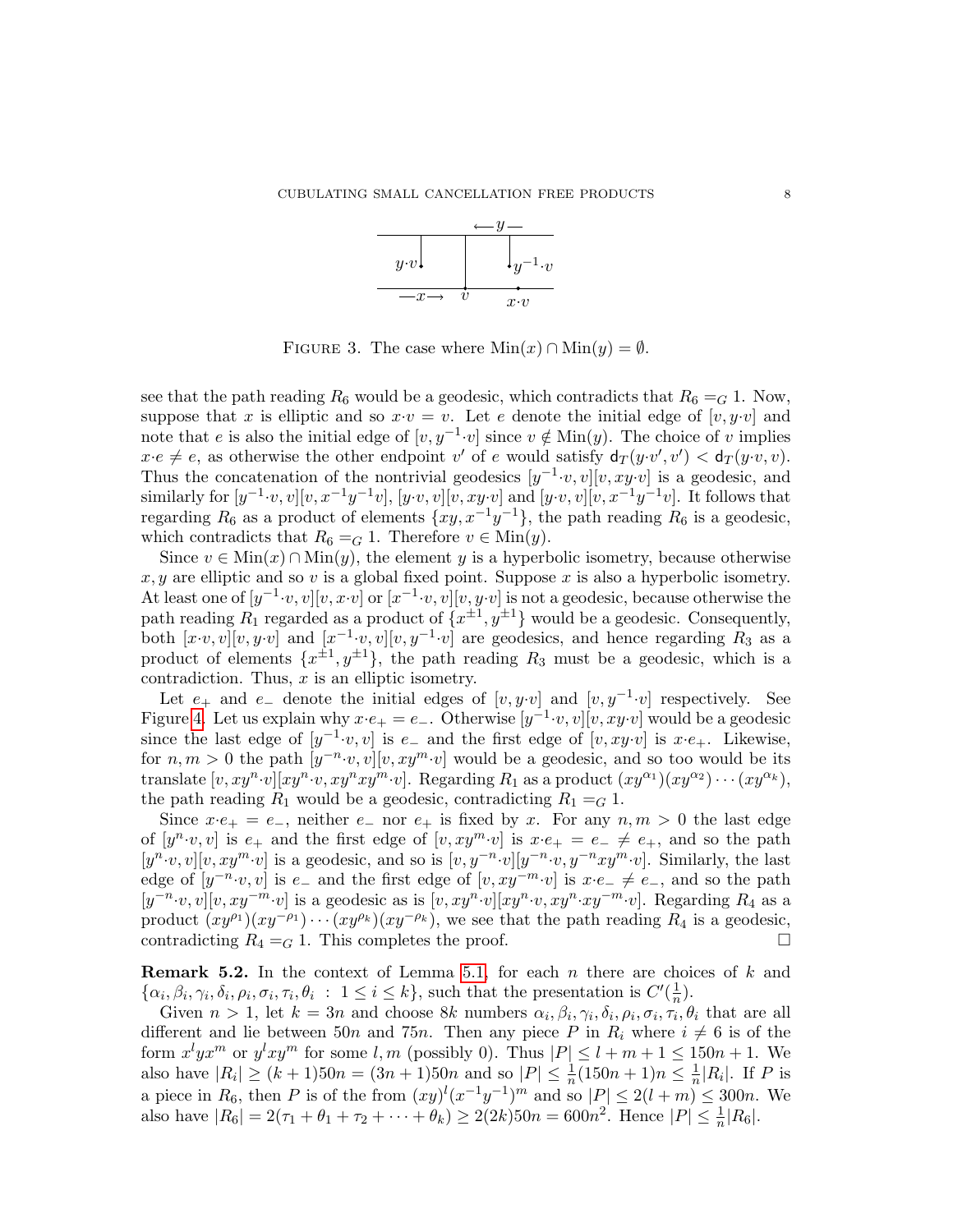

<span id="page-8-0"></span>FIGURE 4. If  $x \cdot e_+ \neq e_-$  then  $[y^{-1} \cdot v, v][v, xy \cdot v]$  is a geodesic.

<span id="page-8-1"></span>**Corollary 5.3.** Let  $G_1, \ldots, G_r$  be nontrivial groups generated by finite sets of infinite order elements, and suppose  $r > 1$ . For each  $n > 0$  there is a finitely related  $C'_{*}(\frac{1}{n})$  $\frac{1}{n}$ quotient G of  $G_1 * \cdots * G_r$  that does not split.

*Proof.* Let  $S_p$  be the given generating set of  $G_p$  for each p, and assume no proper subset of  $S_p$  generates  $G_p$ . The desired quotient G arises from a presentation  $\langle G_1 * \cdots * G_r | \mathcal{R} \rangle$ , where following Lemma [5.1,](#page-6-2) the set of relators is:

$$
\mathcal{R} = \{ R_{\ell}(x, y) : 1 \le \ell \le 6, (x, y) \in S_p \times S_q, \text{ where } 1 \le p < q \le r \}
$$

where  $k(x, y) = 3n$  for each  $(x, y) \in S_p \times S_q$ , and where the constants  $\alpha_i(x, y)$ ,  $\beta_i(x, y)$ ,  $\gamma_i(x, y)$ ,  $\delta_i(x, y)$ ,  $\rho_i(x, y)$ ,  $\sigma_i(x, y)$ ,  $\tau_i(x, y)$ ,  $\theta_i(x, y)$  will be described below. For each  $(x, y) \in S_p \times S_q$ , let  $\alpha_i(x, y)$ ,  $\delta_i(x, y)$  and  $\rho_i(x, y)$  be distinct integers > 1 such that  $y^m \notin \langle z \rangle$  for  $m \in \{ \alpha_i(x, y), \delta_i(x, y), \rho_i(x, y) \}$  and  $z \in S_q - \{y\}$ . This is possible because y has infinite order and  $y \notin \langle z \rangle$ . Similarly, let  $\beta_i(x, y)$ ,  $\gamma_i(x, y)$  and  $\sigma_i(x, y)$  be distinct integers > 1 such that  $x^m \notin \langle z \rangle$  for  $m \in \{\beta_i(x, y), \gamma_i(x, y), \sigma_i(x, y)\}\$  and  $z \in S_p - \{x\}.$ Finally, let  $\tau_i(x, y)$  and  $\theta_i(x, y)$  be distinct integers between 10n and 20n.

Having chosen the above constants for each  $(x, y) \in S_p \times S_q$ , we now show that the presentation for G is  $C'_{*}(\frac{1}{n})$  $\frac{1}{n}$ ). We begin by observing that each  $|R_{\ell}(x, y)|_* \geq 6n$ . Let P be a piece in  $R^1 = R_{\ell_1}(x_1, y_1)$  and  $R^2 = R_{\ell_2}(x_2, y_2)$  where  $x_1 \in S_{p_1}, y_1 \in S_{q_1}, x_2 \in S_{p_2},$ and  $y_2 \in S_{q_2}$ . If  $\{p_1, q_1\} \neq \{p_2, q_2\}$  then  $|P|_* \leq 1$ . Assume that  $\{p_1, q_1\} = \{p_2, q_2\}$ . First suppose that  $\ell_1 \neq 6$ , then  $|P|_* \leq 3$ . Indeed, if  $|P|_* \geq 4$  then two consecutive syllables would appear in distinct cyclically reduced forms of relators, which contradicts our choice of the constants. If  $\ell_1 = 6$ , then  $|P|_* \leq \max{\lbrace \tau_i(x, y) \rbrace} + \max{\lbrace \theta_i(x, y) \rbrace} \leq 80n$ . We also have  $|R_6(x,y)|_* = 2(\tau_1(x,y) + \theta_1(x,y) + \cdots + \tau_k(x,y) + \theta_k(x,y)) \geq 2(2k)10n = 120n^2$ , so  $|P|_* \leq \frac{1}{n}$  $\frac{1}{n} |R_6(x,y)|_*$ .

We now show that G does not split as an amalgamated product. For each  $x \in S_p$ ,  $y \in$  $S_q$  with  $p \le q$  we let  $H(x, y) = \langle x, y | R_\ell(x, y) : 1 \le \ell \le 6 \rangle$ . By Lemma [5.1,](#page-6-2) we see that  $H(x, y)$  does not split. As there is a homomorphism  $H(x, y) \to G$ , we deduce that for any splitting of G as an amalgamated free product  $G = A *_{\mathbb{C}} B$ , the elements x, y are either both in A or both in B. Otherwise, the action of  $H(x, y)$  on the Bass-Serre tree of  $G = A *_{C} B$  induces a non-trivial splitting. Considering all such pairs  $(x, y)$ , we find that the generators of  $G$  are either all in  $A$  or all in  $B$ . Moreover  $G$  cannot split as an HNN extension, since the relators  $R_4(x, y)$  and  $R_5(x, y)$  show that all generators have finite order in the abelianization of  $G$ .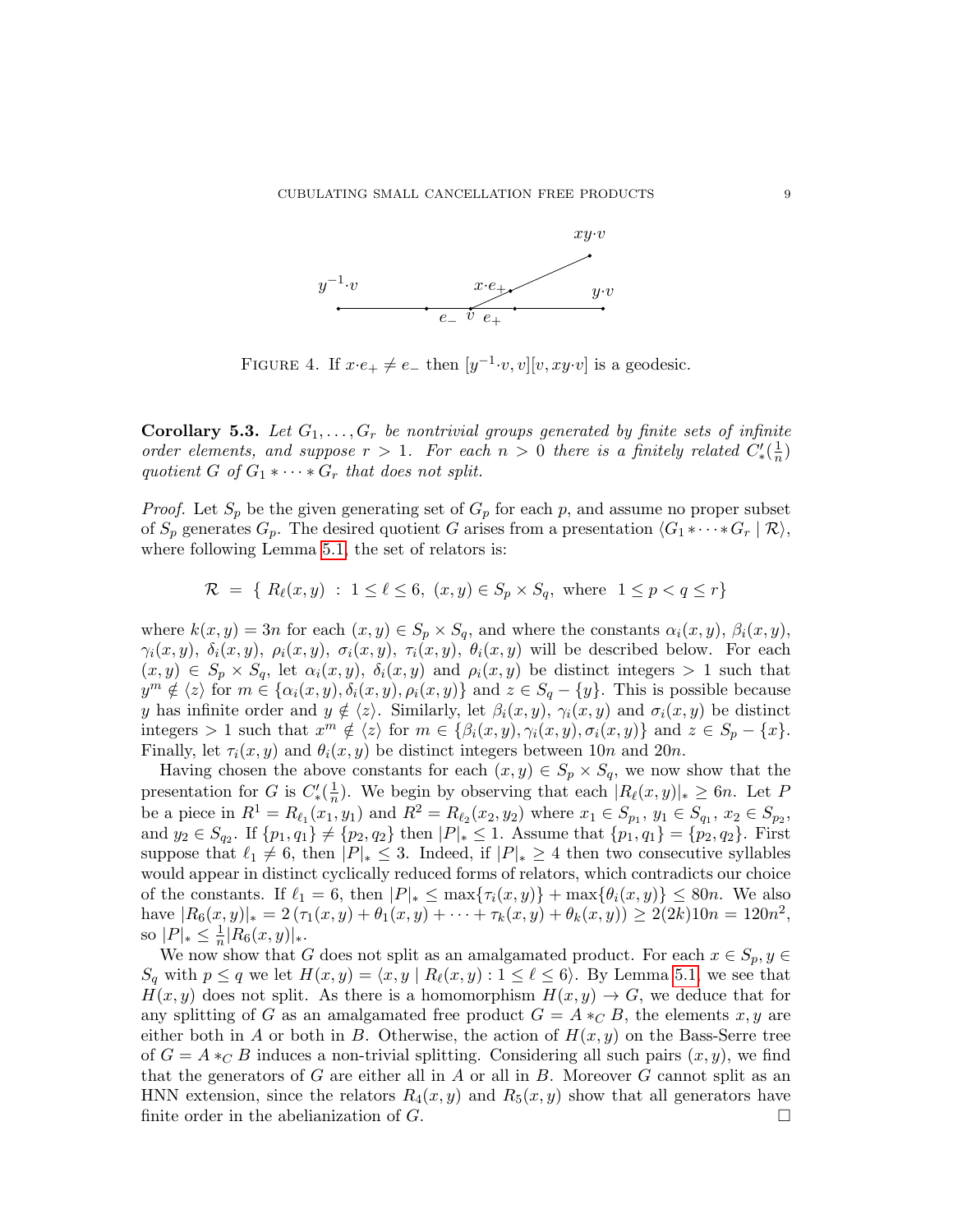### 6. Main theorem

<span id="page-9-0"></span>The small cancellation over a free product condition  $C'_{*}(\frac{1}{n})$  $\frac{1}{n}$ ) was defined in Definition [4.1.](#page-4-1) We start with the following Lemma.

<span id="page-9-3"></span>Lemma 6.1. If  $\langle G_1, \ldots, G_r | R_1, \ldots, R_s \rangle$  is  $C_*'(\frac{1}{n})$  $\frac{1}{n}$ ) then for a sufficient subdivision of  $e_1, \ldots, e_r$  the cubical presentation  $X^*$  is  $C'(\frac{1}{n})$  $\frac{1}{n}$ .

*Proof.* Let X' be a subdivision of X induced by a q-fold subdivision of each  $e_j$ . We accordingly let  $Y'_i$  be the induced subdivision of  $Y_i$ , so  $Y'_i = \bigsqcup V_k \cup \bigsqcup \sigma_k$  as in Construc-tion [4.3](#page-5-0) and with each  $\sigma$ -edge subdivided. We thus obtain a new cubical presentation  $\langle X' | Y'_1, \ldots, Y'_s \rangle$ . Since  $Y_i$  has  $|R_i|_* \sigma$ -edges, the systole  $||Y'_i|| = ||Y_i|| + 2|R_i|_*(q-1)$ . Note that  $||Y_i'|| > \sum_{i=1}^{|R_i|_*} |\sigma_i| = 2q|R_i|_*$  and so  $||Y_i'|| > 2(1+\epsilon)q|R_i|_*$  for sufficiently small  $\epsilon > 0$ . Let  $M_i = \max_k {\text{diam}(V_k)}$ . For a wall-piece P we have  $\text{diam}(P) < M_i$ . Consider a maximal cone-piece P in  $Y'_i$ , and suppose it intersects  $\ell$  different  $V_k$ 's and contains  $\ell'$  different  $e_k$  edges. Note that  $2\ell \geq \ell'$  since if P starts or ends with an entire  $\sigma_k$  arc, then it intersects an additional  $V_k$  (possibly trivially). We have  $\text{diam}(P) \leq \ell M_i + q\ell'$ . When  $\ell' > 0$ , for any  $\epsilon > 0$  we can choose  $q \gg 0$  so that  $\text{diam}(P) < (1 + \epsilon)q\ell'$ . Since P corresponds to a length  $\ell$  syllable piece, the  $C'_{*}(\frac{1}{n})$  $\frac{1}{n}$ ) hypothesis implies that  $\ell < \frac{1}{n}|R_i|_*$ , and so diam(P)  $\lt (1+\epsilon)q\ell' \lt 2(1+\epsilon)q\left(\frac{1}{n}\right)$  $\frac{1}{n}|R_i|_*$ ) <  $\frac{1}{n}$  $\frac{1}{n}||Y'_i||$ . When  $\ell' = 0$ , then assuming  $q > nM_i$  we have  $\text{diam}(P) \leq M_i < 2\frac{q}{n}$  $\frac{q}{n}|R_i|_* < \frac{1}{n}$  $\frac{1}{n}$ ||Y'  $\mathbb{R}$ .

<span id="page-9-1"></span>**Theorem 6.2.** Suppose  $G = \langle G_1, \ldots, G_r | R_1, \ldots, R_s \rangle$  satisfies  $C'_{*}(\frac{1}{20})$ . If each  $G_i$  is the fundamental group of a [compact] nonpositively curved cube complex, then  $G$  acts properly  $[and \ compactly]$  on a  $CAT(0)$  cube complex.

Moreover, G acts freely if each  $\langle R_i \rangle$  is a maximal cyclic subgroup.

*Proof.* Let  $X^*$  be the associated cubical presentation. Lemma [6.1](#page-9-3) asserts that  $X^*$  is  $C'(\frac{1}{20})$  after a sufficient subdivision. For each hyperplane U in  $Y_i$  we have  $\text{diam}(N(U))$  <  $\frac{1}{20} ||Y_i||$  if the subdivision is sufficient. Theorem [2.4](#page-2-4) asserts that  $\pi_1 X^*$  acts freely (or with finite stabilizers if relators are proper powers) on a CAT(0) cube complex C dual to  $\widetilde{X}^*$ .

Let  $X'^*$  be the cubical presentation  $\langle X | \{Y_i\}, \{X_i\}\rangle$ . By Lemma [4.4,](#page-6-1)  $X'^*$  satisfies  $B(8)$  with our previously chosen wallspace structure on each  $Y_i$  and the hyperplane wallspace structure on each  $\widetilde{X}_j$ . Thus by Lemma [2.6](#page-2-3) each  $\widetilde{X}_j$  in  $\widetilde{X}^* = \widetilde{X}^{\prime *}$  intersects the walls of  $\widetilde{X}^*$  in hyperplanes of  $\widetilde{X}_i$ .

Lemma [4.2](#page-5-2) asserts that  $\pi_1 X^*$  is hyperbolic relative to  $\{G_1, \ldots, G_r\}$ .

The pieces in  $X^* = \langle X | \{Y_i\} \rangle$  are uniformly bounded since  $\text{diam}(Y_i)$  is uniformly bounded. Thus  $N(W) \to X^*$  is quasi-isometrically embedded by Lemma [2.7.](#page-2-5) Hence Stabilizer( $N(W)$ ) is relatively quasiconvex with respect to  $\{\pi_1 X_i\}$  by Theorem [2.8.](#page-2-6)

Theorem [3.1](#page-3-0) asserts that  $\pi_1 X^*$  acts relatively cocompactly on C. Lemma [3.2](#page-3-1) asserts that each  $C_{\star}(\tilde{X}_i) = \tilde{X}_i$ . Hence if each  $X_i$  is compact, we see that C is compact.  $\square$ 

# 7. A cubulated group that does not virtually split

<span id="page-9-2"></span>Examples were given in [\[Wis21\]](#page-10-5) of a compact nonpositively curved cube complex X such that  $X$  has no finite cover with an embedded hyperplane. It is conceivable that those groups have no (virtual) splitting, but this was not confirmed there.